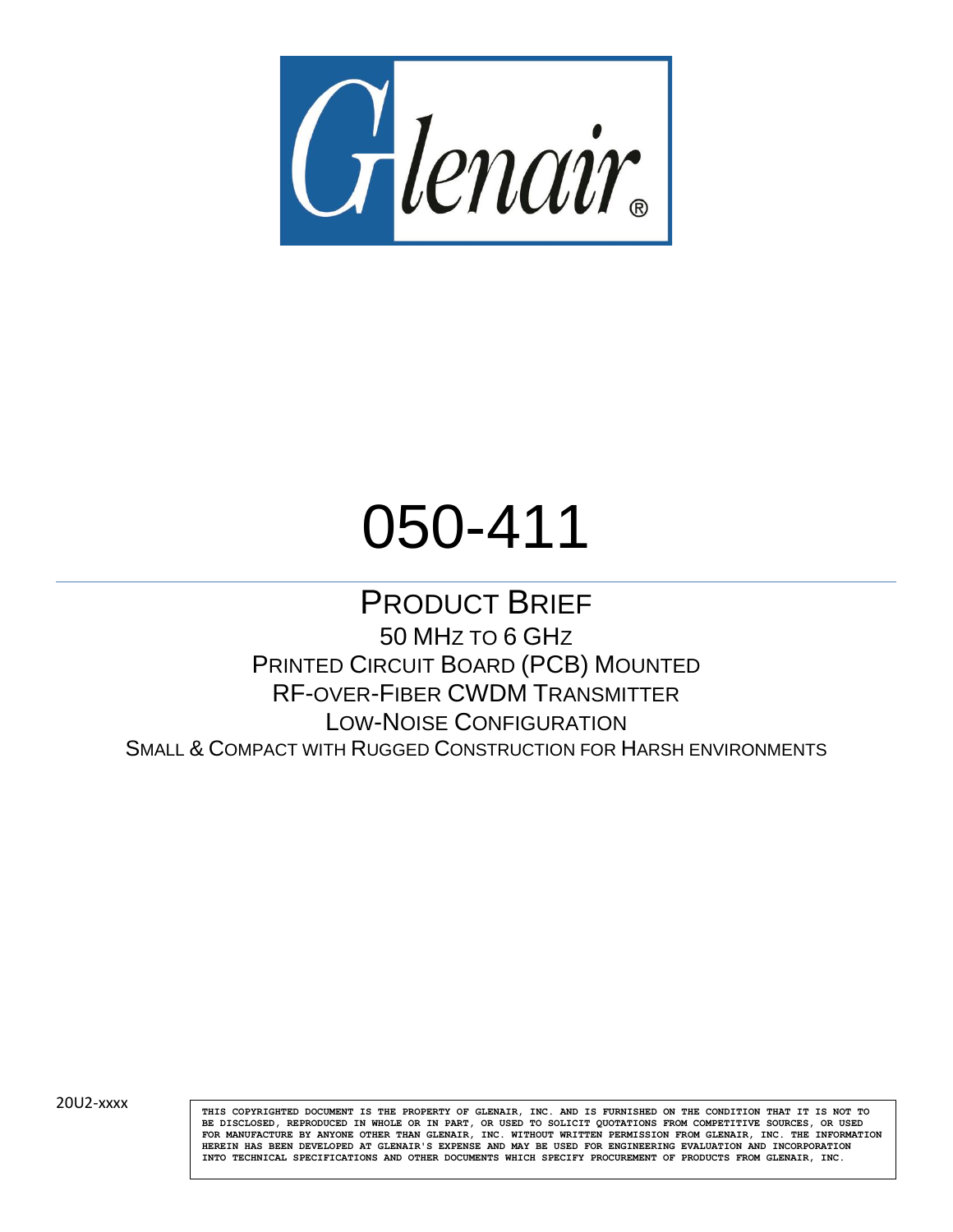



Glenair 050-411 is a compact low noise PCB Mount "RF-over-Fiber" Transmitter that has useful RF bandwidth from 50 MHz to 6 GHz with excellent Spurious Free Dynamic Range (SFDR) performance when used in conjunction with 050-412 RF-over-Fiber Receiver.

The 050-411 mechanical design is suited to the harsh temperature and vibration environments found in Military, Aerospace, Railway, Oil and Gas, and Industrial applications. The device is comprised of a transmitter section that resides in an enclosed, EMI shielded package which interfaces with a host board through a high speed electrical PCB Mount connector.

The RF to Optical transmitter includes Low Noise RF amplifiers driving an uncooled distributed-feedback (DFB) laser module, laser bias control. Compensation circuits are also included. The DFB lasers are available in CWDM wavelengths.

APC fiber optic contact is standard. Other connector options are also available.

For reference only

# **KEY FEATURES/BENEFITS:**

- Rugged PCB Mount design
- 50 MHz to 6 GHz Bandwidth
- **Low Noise**
- **E** High Spurious Free Dynamic Range (SFDR) link in conjunction with 050-412
- **PCB** mount module is securely mounted with screws to ensure excellent shock and vibration performance
- Captive screws to simplify manufacturing logistics and assembly
- High-Speed electrical plug-in connector eliminates the need for soldering or coax cable interfaces, and enables ease of servicing
- -40°C to +85°C Operating Case Temperature
- **Evaluation fixture available**

# **APPLICATIONS:**

■ Harsh Environments such as: Airborne, Tactical, Railway, Industrial, Oil and Gas, and Shipboard applications

| ©2018 Glenair, Inc.  | REV:1               | US Cage Code 06324      |                   | Printed in USA            |
|----------------------|---------------------|-------------------------|-------------------|---------------------------|
| <b>GLENAIR, INC.</b> | <b>1211 AIR WAY</b> | GLENDALE, CA 91201-2497 | TEL: 818-247-6000 | FAX: 818-500-9912         |
| www.glenair.com      |                     | PAGE 2 of 12            |                   | E-mail: sales@glenair.com |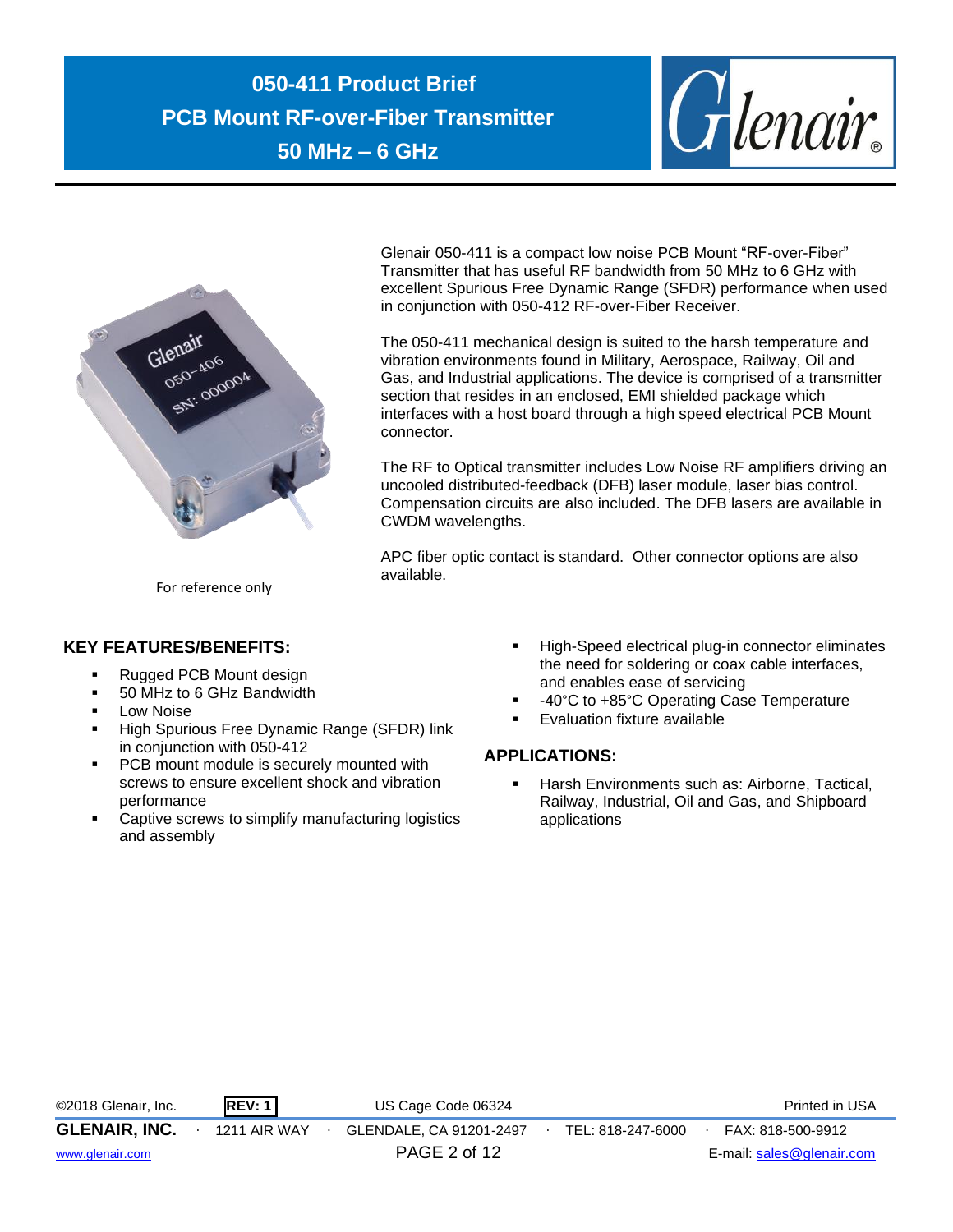

## **HOW TO ORDER: TABLE 1**

| <b>Part Number</b>  |                                                                                                                                                      | <b>Fiber Pigtail Modifier</b>                                               | <b>Fiber Length</b>                                                              |
|---------------------|------------------------------------------------------------------------------------------------------------------------------------------------------|-----------------------------------------------------------------------------|----------------------------------------------------------------------------------|
|                     |                                                                                                                                                      |                                                                             |                                                                                  |
| 050-411             | Blank = No CWDM specified, Any<br>CWDM wavelength allowed, typical                                                                                   | Blank = $SMF$ Fiber pigtail (0.5m-<br>2m), SC/APC                           | Blank (0.5m-2m)                                                                  |
| $50$ MHz - $6$      | 1310 <sub>nm</sub>                                                                                                                                   |                                                                             | -XXXX                                                                            |
| GHz,<br>Transmitter | $-27 = 1270$ nm Central Wavelength<br>$-29 = 1290$ nm Central Wavelength<br>$-31 = 1310$ nm Central Wavelength<br>$-33 = 1330$ nm Central Wavelength | -GHD = Glenair High Density, APC<br>Contact (181-047-1255C), SMF<br>pigtail | Order in increments<br>of $0.5"$<br>Example:<br>$0185 = 18.5"$<br>See tolerances |
|                     | *Contact Glenair, other wavelengths<br>may be supported                                                                                              |                                                                             | Maximum Length<br>35"                                                            |

# **Example PNs:**

**050-411 =** Transmitter Any CWDM wavelength supported, SC/APC, 0.5m to 2m SMF pigtail length **050-411-31 =** Transmitter 1310nm CWDM, SC/APC, 0.5m to 2m SMF pigtail length **050-411-GHD-0185 =** Transmitter, GHD APC Contacts, 18.5" SMF pigtail length **050-411-33-GHD-0185 =** Transmitter 1330nm, GHD APC Contacts, 18.5" SMF pigtail length

| <b>Standard Tolerances for Fiber Pigtail</b> |                              |  |  |  |  |
|----------------------------------------------|------------------------------|--|--|--|--|
| <b>Tolerance</b><br>Length                   |                              |  |  |  |  |
| $4"$ to $12"$                                | $+0.5$ inches to $-0$ inches |  |  |  |  |
| 12" to 24"                                   | +1 inches to -0 inches       |  |  |  |  |
| $24'$ to $35"$                               | +3 inches to -0 inches       |  |  |  |  |

| ©2018 Glenair, Inc.  | <b>REV: 1</b>       | US Cage Code 06324      |                   | Printed in USA            |
|----------------------|---------------------|-------------------------|-------------------|---------------------------|
| <b>GLENAIR, INC.</b> | <b>1211 AIR WAY</b> | GLENDALE, CA 91201-2497 | TEL: 818-247-6000 | FAX: 818-500-9912         |
| www.glenair.com      |                     | PAGE 3 of 12            |                   | E-mail: sales@glenair.com |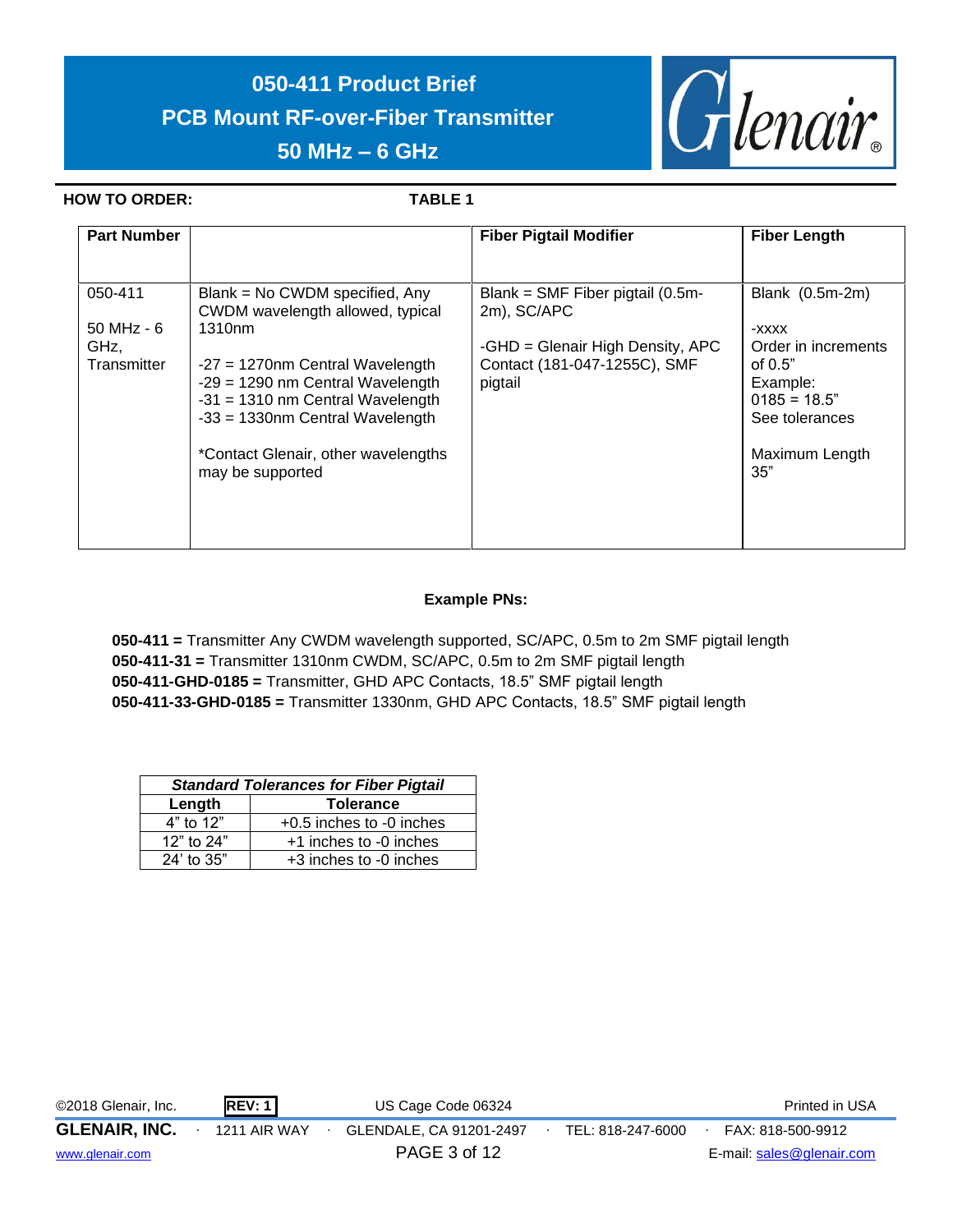

**Functional Block Diagram:**

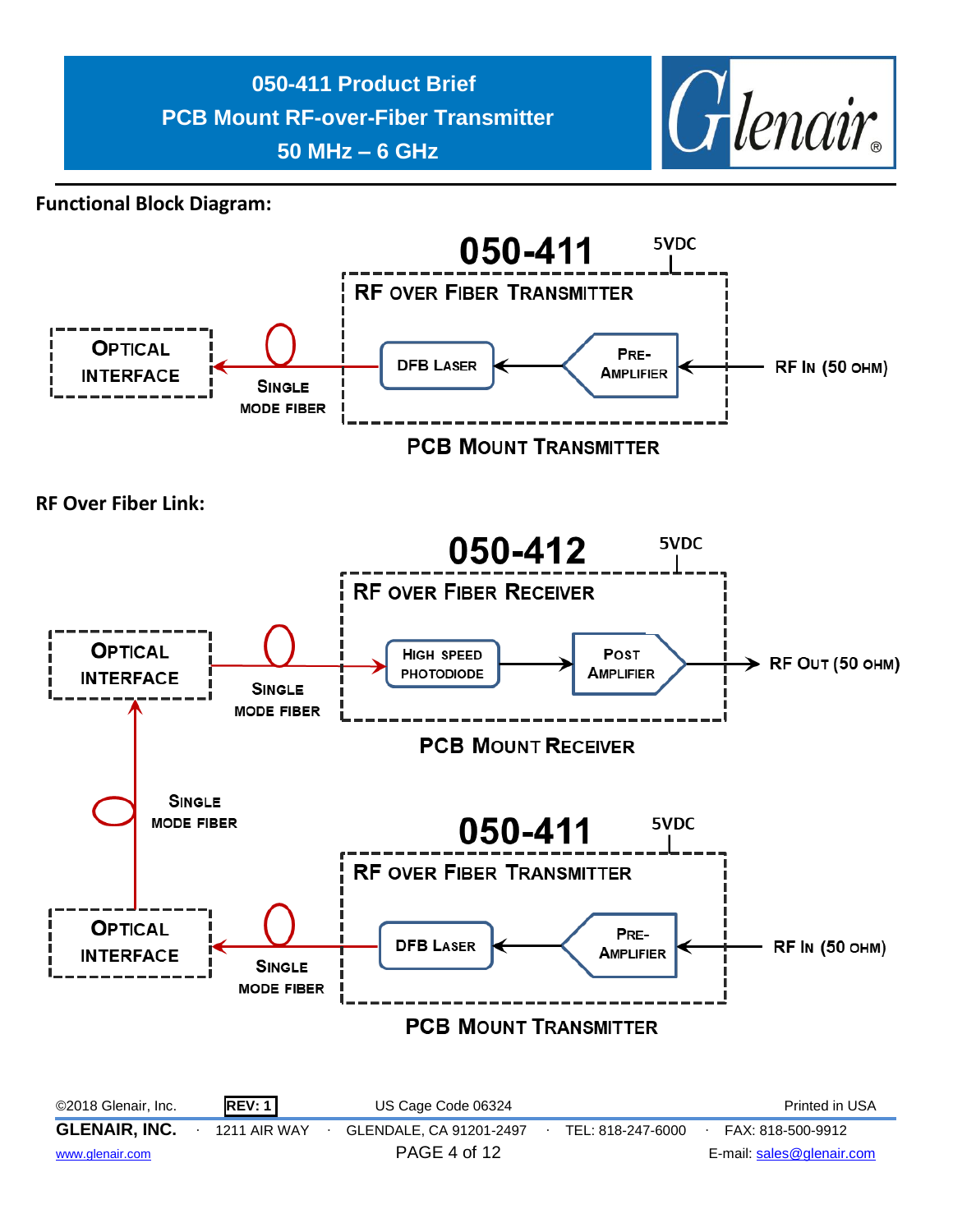

# **Ratings and Specifications:**

## **TABLE 2 ABSOLUTE MAXIMUM RATINGS**

| <b>Parameter</b>       | <b>Symbol</b>        | Min   | Typ.                     | Max | <b>Units</b> | <b>Notes</b>                     |
|------------------------|----------------------|-------|--------------------------|-----|--------------|----------------------------------|
| Storage Temperature    | ۱s                   | $-55$ | $\overline{\phantom{m}}$ | +85 | °C           |                                  |
| Supply Voltage (5V)    | $\vee_{\mathbf{cc}}$ | 4.5   | $\overline{\phantom{m}}$ | 5.5 |              |                                  |
| Maximum RF Input Power | $P_{IN}$ Max         | $- -$ | $- -$                    |     | dBm          | Composite power for multichannel |

## **TABLE 3 OPERATING CONDITIONS**

| <b>Parameter</b>                   | <b>Symbol</b>        | Min   | Typ.          | Max   | <b>Units</b> | <b>Notes</b> |
|------------------------------------|----------------------|-------|---------------|-------|--------------|--------------|
| Operating Temperature, Case        | Тор                  | $-40$ | $\sim$ $\sim$ | $+85$ | °C           |              |
| Operating Temperature, Case (CWDM) | T <sub>OP</sub> CWDM | $-40$ | $-$           | $+85$ | $\sim$<br>ັ  | <b>TBC</b>   |
| Supply Voltage (5V)                | Vcc                  | 4.95  | 5.0           | 5.05  |              |              |
| Supply Current (5V)                | Icc                  | $-$   | 85            | 120   | mA           |              |

### **TABLE 4 RF LINK CHARACTERISTICS -** 050-411 Transmitter and 050-412 Receiver with Optical Power = 5.5 dBm at 25°C .)

| <b>Parameter</b>                                 | Symbol           | Min                      | Typ.     | Max | <b>Units</b>  | <b>Notes</b>                                               |
|--------------------------------------------------|------------------|--------------------------|----------|-----|---------------|------------------------------------------------------------|
| RF Link Gain                                     | G                | $-2$                     | $\Omega$ | 2   | dB            | At 25°C measured with 050-412 (Receiver)                   |
| <b>Frequency Response</b>                        | <b>FR</b>        | $\overline{\phantom{a}}$ | ±2.5     | --  | dB            | At 25°C measured with 050-412 (Receiver)                   |
| <b>High Frequency Cutoff</b>                     | <b>HFC</b>       | $\sim$ $\sim$            | 6000     | --  | <b>MHz</b>    | At 25°C measured with 050-412 (Receiver)                   |
| Low Frequency Cutoff                             | LFC              | 30                       | 50       | --  | <b>MHz</b>    | At 25°C measured with 050-412 (Receiver)                   |
| Input Third-Order Intercept @ 1 GHz              | IIP <sub>3</sub> | --                       | 20       |     | dBm           | -10 dBm/tone, at 25°C measured with 050-<br>412 (Receiver) |
| Input Third-Order Intercept @ 6 GHz              | IIP3             |                          | 10       |     | dBm           | -10 dBm/tone, at 25°C measured with 050-<br>412 (Receiver) |
| Noise Figure @ 1 GHz                             | <b>NF</b>        | $\overline{\phantom{m}}$ | 20       | --  | dB            | At 25°C measured with 050-412 (Receiver)                   |
| Noise Figure @ 6 GHz                             | <b>NF</b>        | $\sim$ $\sim$            | 28       | --  | dB            | At 25°C measured with 050-412 (Receiver)                   |
| 3rd Order Spurious-Free Dynamic Range @ 1<br>GHz | <b>SFDR</b>      | $\sim$ $\sim$            | 115      | --  | $dB/Hz^{2/3}$ | -10 dBm/tone, at 25°C measured with 050-<br>412 (Receiver) |
| 3rd Order Spurious-Free Dynamic Range @ 6<br>GHz | <b>SFDR</b>      | $\sim$ $\sim$            | 104      | --  | $dB/Hz^{2/3}$ | -10 dBm/tone, at 25°C measured with 050-<br>412 (Receiver) |

# **TABLE 5 ELECTRO-OPTICAL CHARACTERISTICS – TRANSMITTER (TOP UNLESS NOTED OTHERWISE)**

| <b>Parameter</b>                | Symbol       | <b>Min</b>               | Typ.                     | <b>Max</b>    | <b>Units</b>    | <b>Notes</b>          |
|---------------------------------|--------------|--------------------------|--------------------------|---------------|-----------------|-----------------------|
| <b>Optical Output Power</b>     | Pout         | 3                        |                          | 8             | dB <sub>m</sub> |                       |
| Optical Wavelength              | Λ            | 1250                     |                          | 1490          | nm              |                       |
| $-27$                           | Λ            | 1261                     | 1271                     | 1279          | nm              |                       |
| $-29$                           | Λ            | 1281                     | 1291                     | 1309          | nm              |                       |
| $-31$                           | Λ            | 1301                     | 1311                     | 1319          | nm              |                       |
| $-33$                           | Λ            | 1321                     | 1331                     | 1339          | nm              |                       |
| <b>Relative Intensity Noise</b> | <b>RIN</b>   | $\overline{\phantom{a}}$ | $\overline{\phantom{m}}$ | $-145$        | dB/Hz           |                       |
| Transmitter Input Impedance     | $Z_{\rm IN}$ | --                       | 50                       | $\sim$ $-$    | Ohms            | AC coupled Internally |
| Input Return Loss               | <b>RL</b>    | --                       | 10                       | $\sim$ $\sim$ | dB              |                       |

©2018 Glenair, Inc. **REV: 1** US Cage Code 06324 Printed in USA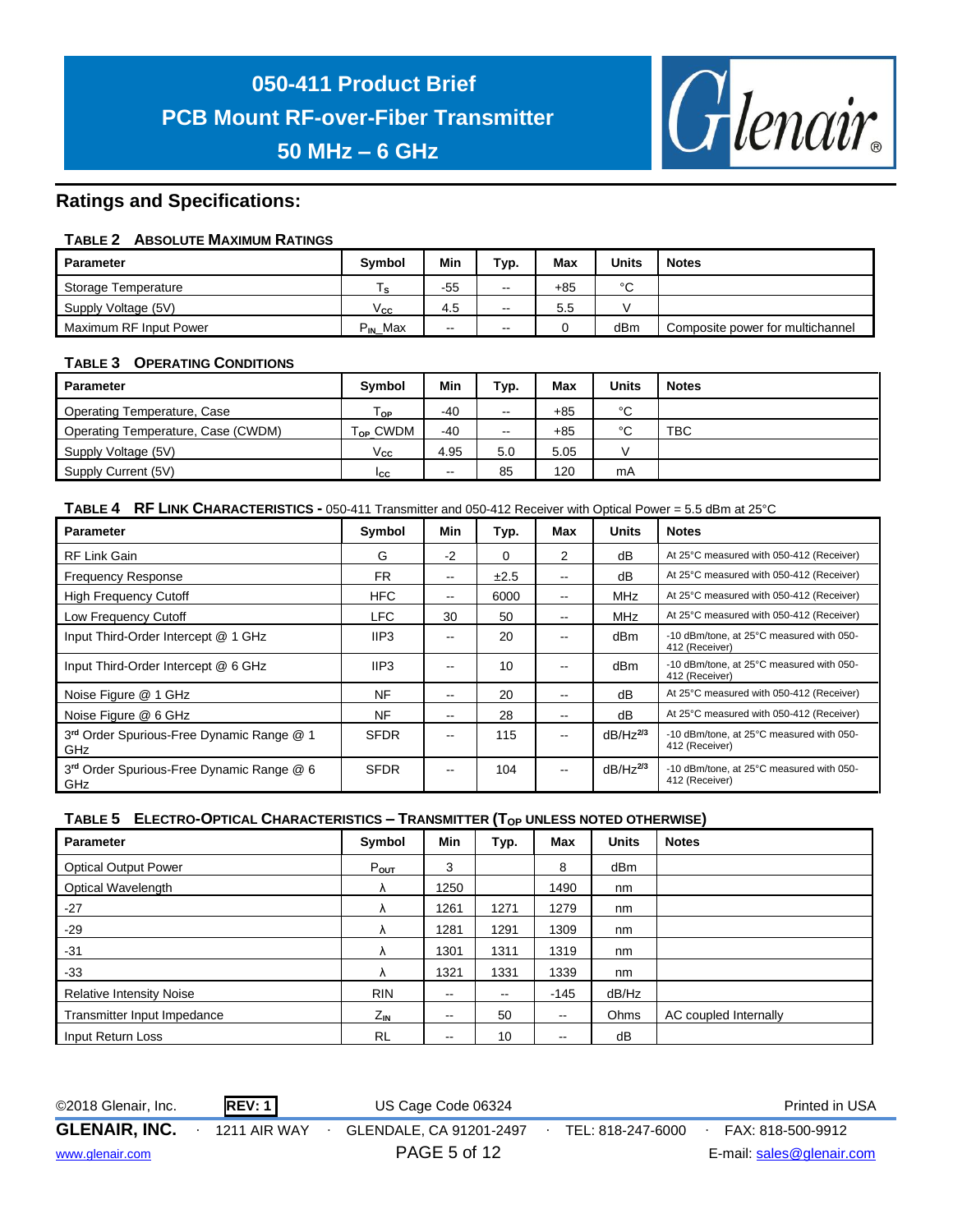

# **Ratings and Specifications: (Continued)**

## **TABLE 6 COMPLIANCE SPECIFICATIONS (TO BE CONFIRMED)**

| <b>CHARACTERISTIC</b>       | <b>Standard</b>     | <b>Condition</b>           | <b>Notes</b>                     |
|-----------------------------|---------------------|----------------------------|----------------------------------|
| <b>Mechanical Shock</b>     | MIL-STD-810         | Para. 516.6, proc. I, 650g | 0.9 ms Operating                 |
| <b>Mechanical Vibration</b> | MIL-STD-810         | Para. 514.6, 40g rms       | Random, Operating                |
| ESD.                        | MIL-STD-883         |                            | 1000V HBM                        |
| <b>Flame Resistance</b>     | <b>MIL-STD-1344</b> | Method 1012, Cond. B       | 30 Seconds                       |
| Altitude                    | RTCA DO160G         |                            |                                  |
| Altitude, 25Kft             |                     | Section 4.6.1 Category B1  | Operating Altitude, 25,000 ft    |
| Altitude, 70Kft             |                     | Section 4.6.1 Category E1  | Operating Altitude, 70,000 ft    |
| Decompression               |                     | Section 4.6.2 Category A2  | Operating Altitude, 45,000 ft    |
| Overpressure                |                     | Section 4.6.3 Category A1  | 28 Psi                           |
| Damp Heat                   | RTCA DO160G         | Section 6 Category A       | 48 Hours, Non-Operational        |
|                             | <b>MIL-STD-1344</b> | Method 1002.2, Cond. B     | 10 Cycles, 24 Hours, Operational |
| Eye Safety                  | IEC 60825-1:2007/   | Class 1M Laser Product     |                                  |
|                             | EN 60825-1:2007     |                            |                                  |

©2018 Glenair, Inc. **REV: 1** US Cage Code 06324 Printed in USA

**GLENAIR, INC.** ∙ 1211 AIR WAY ∙ GLENDALE, CA 91201-2497∙ TEL: 818-247-6000∙ FAX: 818-500-9912 [www.glenair.com](http://www.glenair.com/) **PAGE 6 of 12** E-mail: [sales@glenair.com](mailto:sales@glenair.com)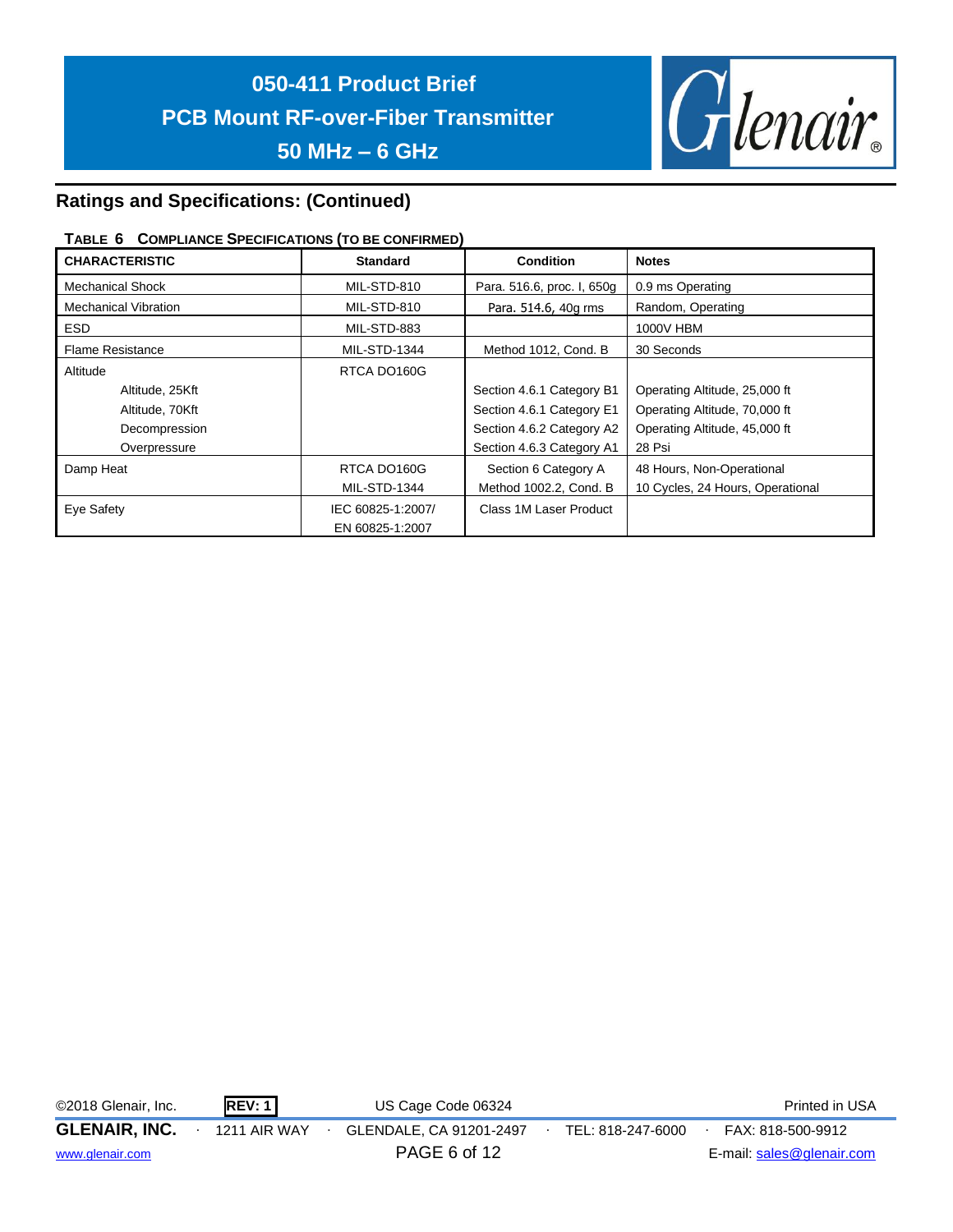

**TABLE 7 J1: PIN ASSIGNMENTS CONNECTOR: SAMTEC LSS-110-01-L-DV-A**

See datasheet for details

©2018 Glenair, Inc. **REV: 1** US Cage Code 06324 Printed in USA

**GLENAIR, INC.** ∙ 1211 AIR WAY ∙ GLENDALE, CA 91201-2497∙ TEL: 818-247-6000∙ FAX: 818-500-9912

[www.glenair.com](http://www.glenair.com/) **PAGE 7 of 12** E-mail: [sales@glenair.com](mailto:sales@glenair.com)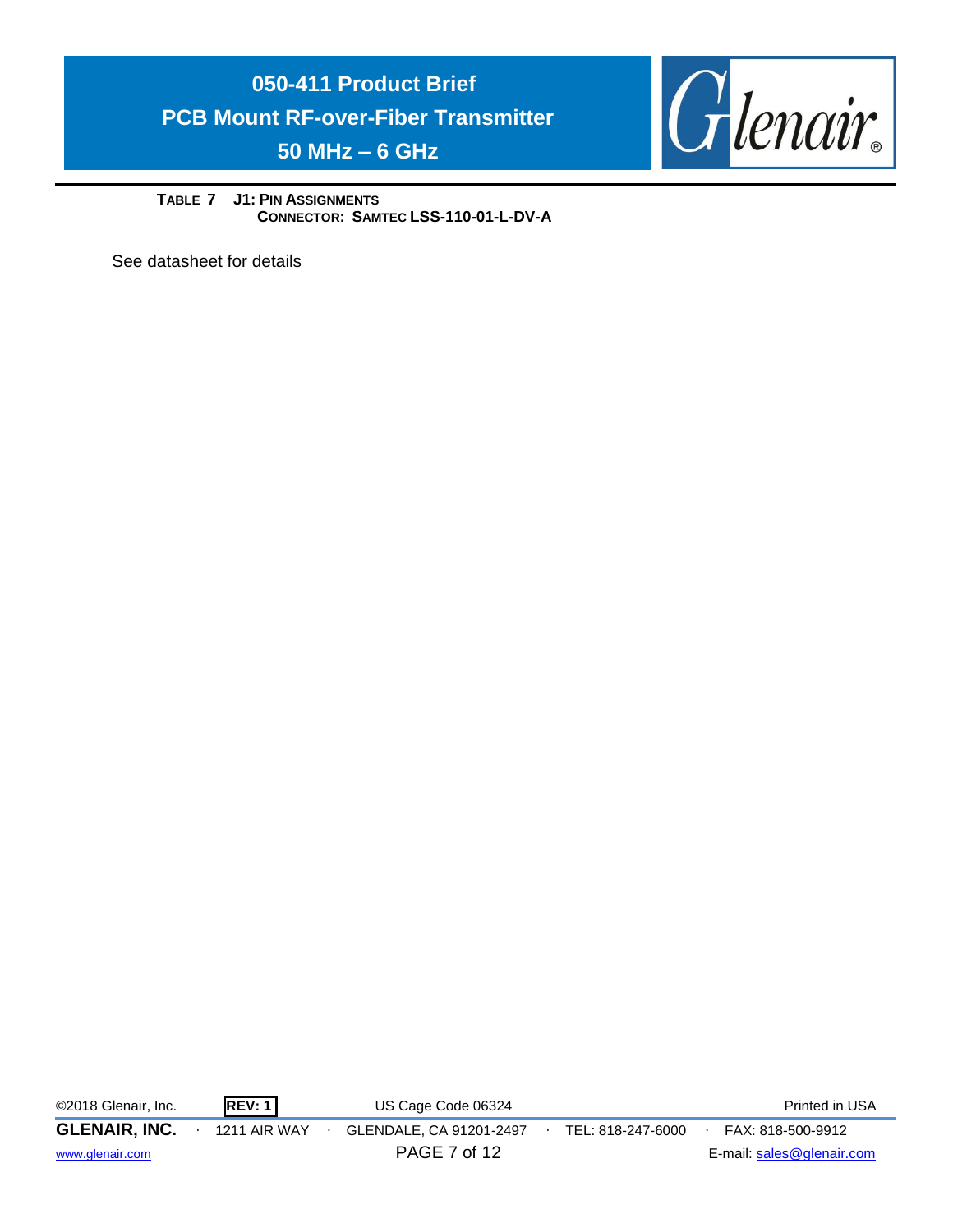

# **FIGURE 1 - OUTLINE DRAWING**

See datasheet for details

©2018 Glenair, Inc. **REV: 1** US Cage Code 06324 Printed in USA

**GLENAIR, INC.** ∙ 1211 AIR WAY ∙ GLENDALE, CA 91201-2497∙ TEL: 818-247-6000∙ FAX: 818-500-9912 [www.glenair.com](http://www.glenair.com/) **PAGE 8 of 12** E-mail: [sales@glenair.com](mailto:sales@glenair.com)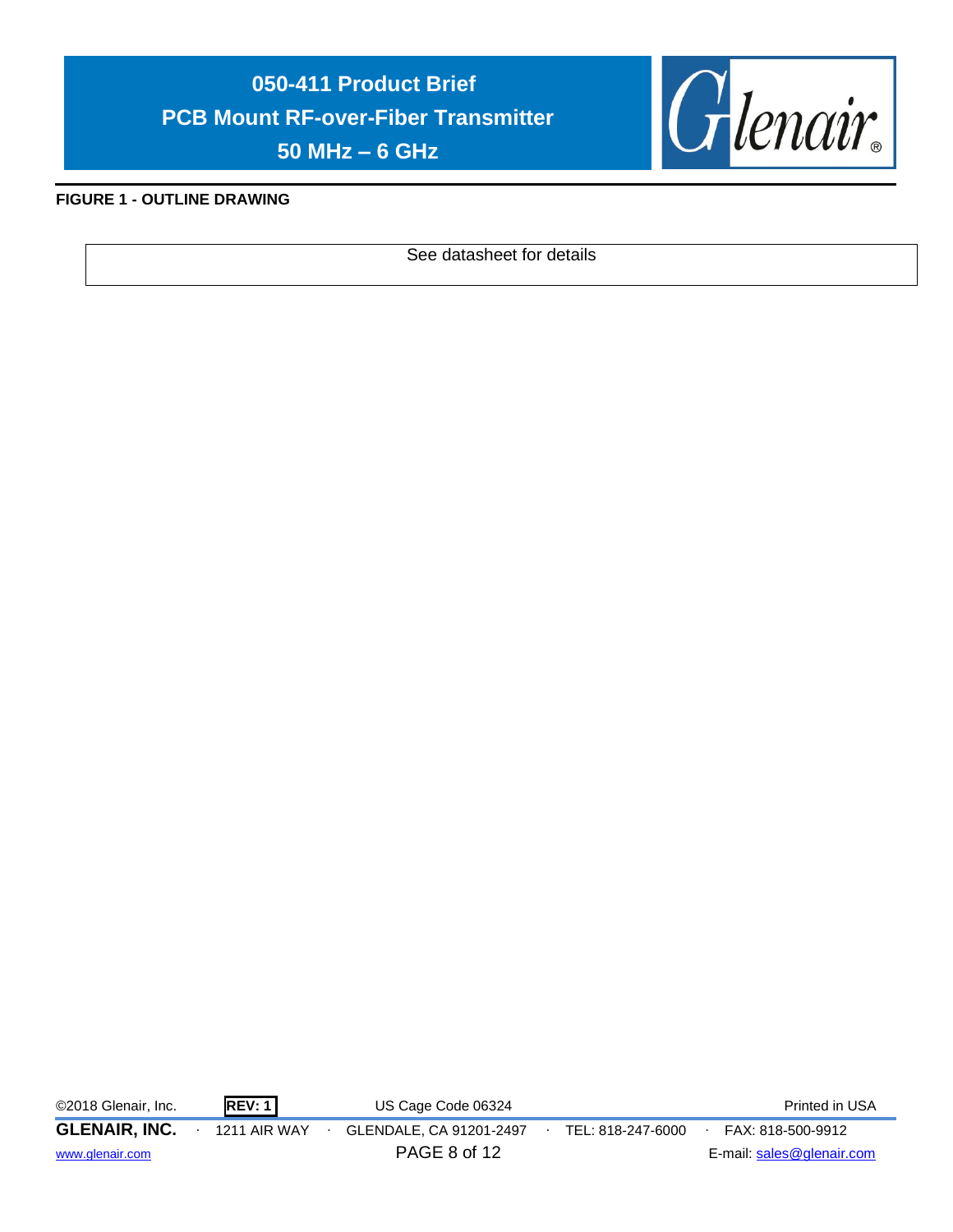

**FIGURE 1.1 – PART NUMBER CONFIGURATION DRAWING**



| ©2018 Glenair, Inc.  | REV: 1              | US Cage Code 06324      |                   | Printed in USA            |
|----------------------|---------------------|-------------------------|-------------------|---------------------------|
| <b>GLENAIR, INC.</b> | <b>1211 AIR WAY</b> | GLENDALE, CA 91201-2497 | TEL: 818-247-6000 | FAX: 818-500-9912         |
| www.glenair.com      |                     | PAGE 9 of 12            |                   | E-mail: sales@glenair.com |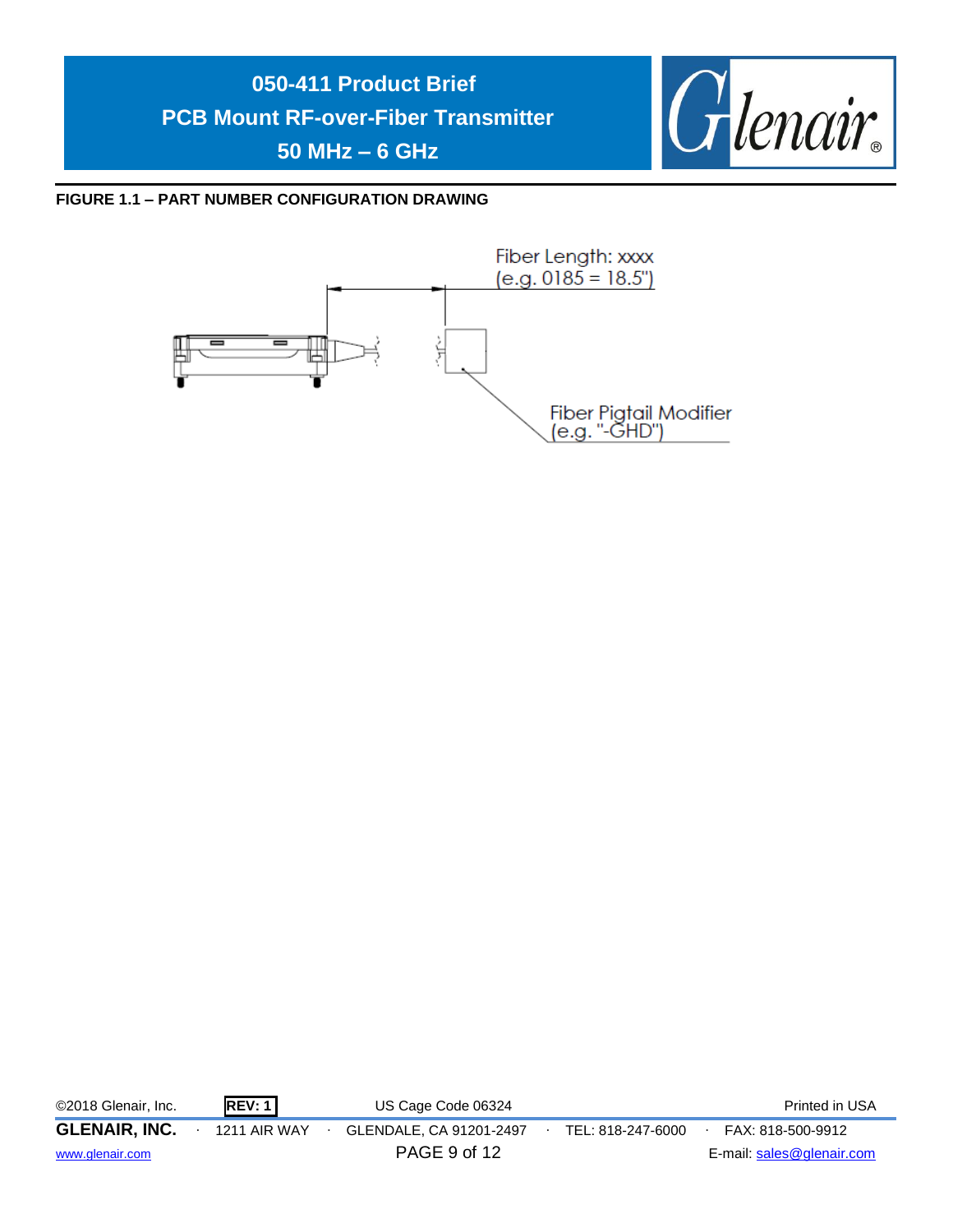

# **FIGURE 2 - OUTLINE DRAWING CONTINUED (MARKING)**

LABELING:

Each unit will be shipped in an antistatic bag. The label on the antistatic bag shall be at a minimum Arial size 10 black font and contain at a minimum the following information:

> ANTISTATIC BAG LABEL: Glenair

Cage Code (06324) Part Number (PN 050-411 as required) Date Code (DC xxxx) Serial Number (SN 123456)

Each unit will be marked, either with a label or laser engraving, as follows:

- Marking font to be Arial, greater than .08 inches in height.
- Marking:
	- FIRST LINE OF TEXT
	- Glenair
	- Serial Number (6 digits) SECOND LINE OF TEXT:
	- Part number

Example:

**GLENAIR SN123456 050-411**

| ©2018 Glenair, Inc.  | REV:1               | US Cage Code 06324      |                   | Printed in USA            |
|----------------------|---------------------|-------------------------|-------------------|---------------------------|
| <b>GLENAIR, INC.</b> | <b>1211 AIR WAY</b> | GLENDALE, CA 91201-2497 | TEL: 818-247-6000 | FAX: 818-500-9912         |
| www.glenair.com      |                     | PAGE 10 of 12           |                   | E-mail: sales@glenair.com |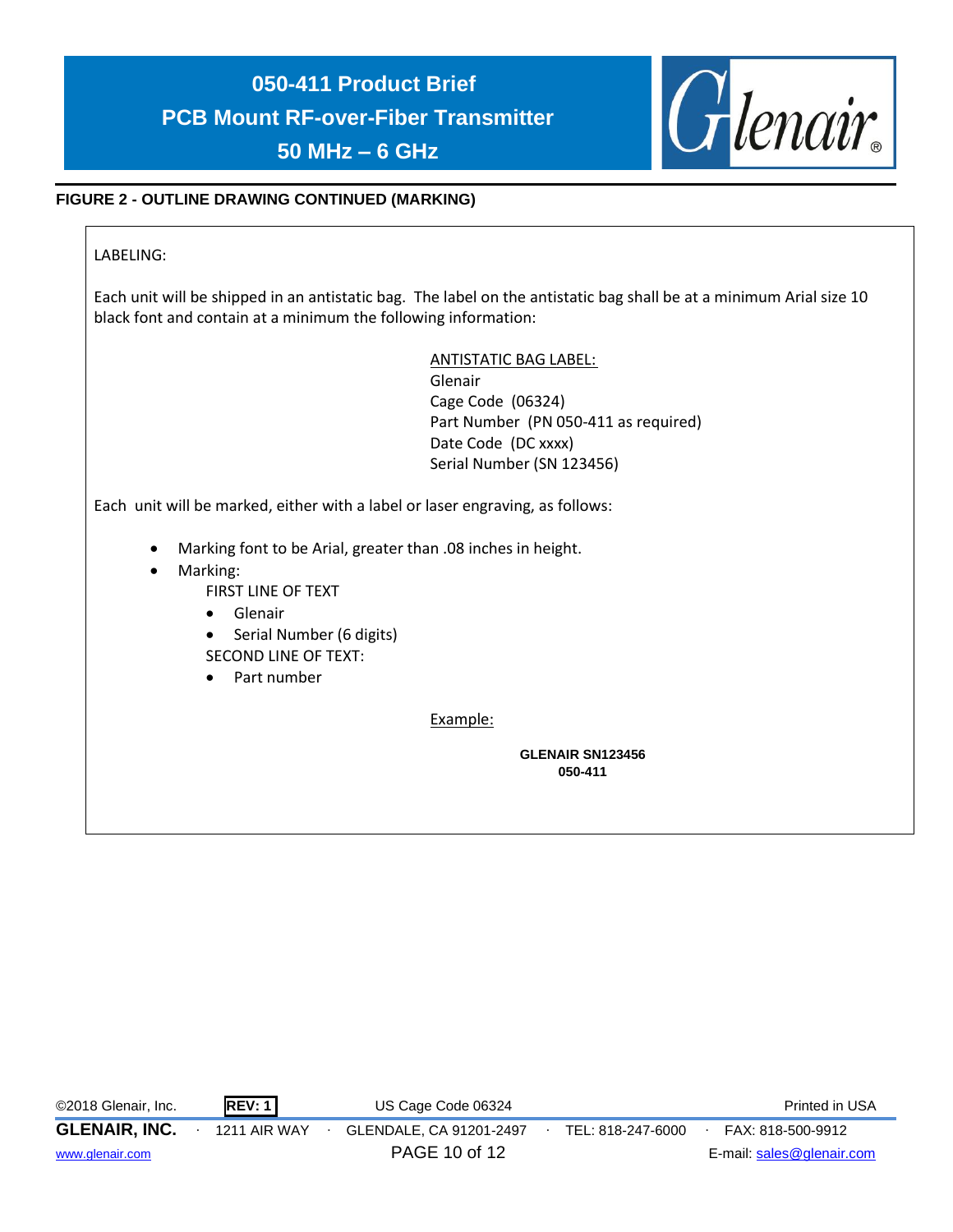

## **Table 8 Two-Wire interface ID: Data Fields – Address A2h**

| Byte #<br><b>Decimal</b> | Data<br><b>Notes</b>     |
|--------------------------|--------------------------|
| $0 - 95$                 | Reserved                 |
| 96                       | Temperature MSB (Note 1) |
| 97                       | Temperature LSB (Note 1) |
| 98                       | Vcc MSB (Note 2)         |
| 99                       | Vcc LSB (Note 2)         |
| 100                      | TX Bias MSB (Note 3)     |
| 101                      | TX Bias LSB (Note 3)     |
| 105-255                  | Reserved                 |

Notes:

1. Temperature (Temp) is decoded as a 16 bit signed twos compliment integer in increments of 1/256 °C.

2. Supply voltage (V<sub>cc</sub>) is decoded as a 16 bit unsigned integer in increments of 100 μV.

3. Laser bias current (Tx Bias) is decoded as a 16 bit unsigned integer in increments of 2 μA.

#### **TABLE 9 DIGITAL DIAGNOSTIC MONITOR CHARACTERISTICS (WHEN APPLICABLE)**

| <b>PARAMETER</b>            | <b>SYMBOL</b> | MIN. | Units | <b>NOTES</b>                                                                |
|-----------------------------|---------------|------|-------|-----------------------------------------------------------------------------|
| Module Internal Temperature |               |      |       | Temperature is measured internal to the module and is valid from            |
| Accuracy                    | Тімт          | ±3.0 | ۰c    | -40°C to +85 °C case temperature                                            |
| Module Internal Supply      |               |      |       | Supply voltage is measured internal to the module and can, with less        |
| Voltage accuracy            | <b>VINT</b>   | ±0.1 |       | accuracy, be correlated to the voltage at the Vcc pin. Valid over 5V<br>±5% |
| Laser DC Bias Current       |               |      |       |                                                                             |
| Accuracy                    | <b>IINT</b>   | ±10  |       |                                                                             |